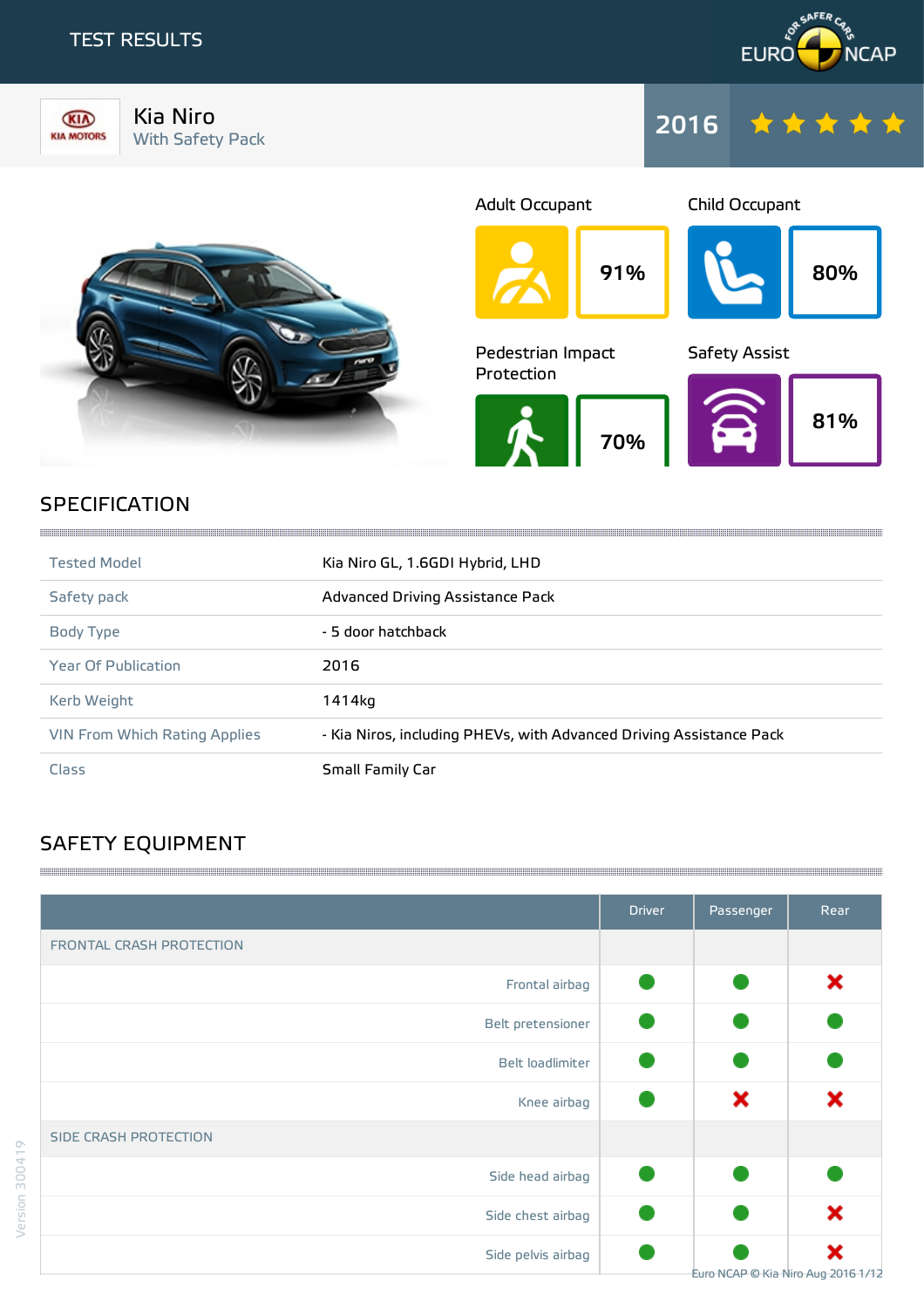

## SAFETY EQUIPMENT (NEXT)

|                         | <b>Driver</b> | Passenger | Rear |
|-------------------------|---------------|-----------|------|
| <b>CHILD PROTECTION</b> |               |           |      |
| Isofix                  |               | ×         |      |
| Integrated CRS          |               | ×         | ×    |
| Airbag cut-off switch   |               |           |      |
| <b>SAFETY ASSIST</b>    |               |           |      |
| Seat Belt Reminder      |               |           |      |

<u> 1989 - Andrea Stadt Stadt Stadt Stadt Stadt Stadt Stadt Stadt Stadt Stadt Stadt Stadt Stadt Stadt Stadt Stadt Stadt Stadt Stadt Stadt Stadt Stadt Stadt Stadt Stadt Stadt Stadt Stadt Stadt Stadt Stadt Stadt Stadt Stadt St</u>

| <b>OTHER SYSTEMS</b>    |   |
|-------------------------|---|
| Active Bonnet (Hood)    | × |
| <b>AEB Pedestrian</b>   |   |
| <b>AEB City</b>         |   |
| AEB Inter-Urban         |   |
| Speed Assistance System |   |
| Lane Assist System      |   |

Note: Other equipment may be available on the vehicle but was not considered in the test year.

Fitted to the vehicle as standard  $\bigcirc$  Fitted to the vehicle as part of the safety pack

 $\bigcirc$  Not fitted to the test vehicle but available as option or as part of the safety pack  $\bigcirc$  Not available  $\qquad$  Not applicable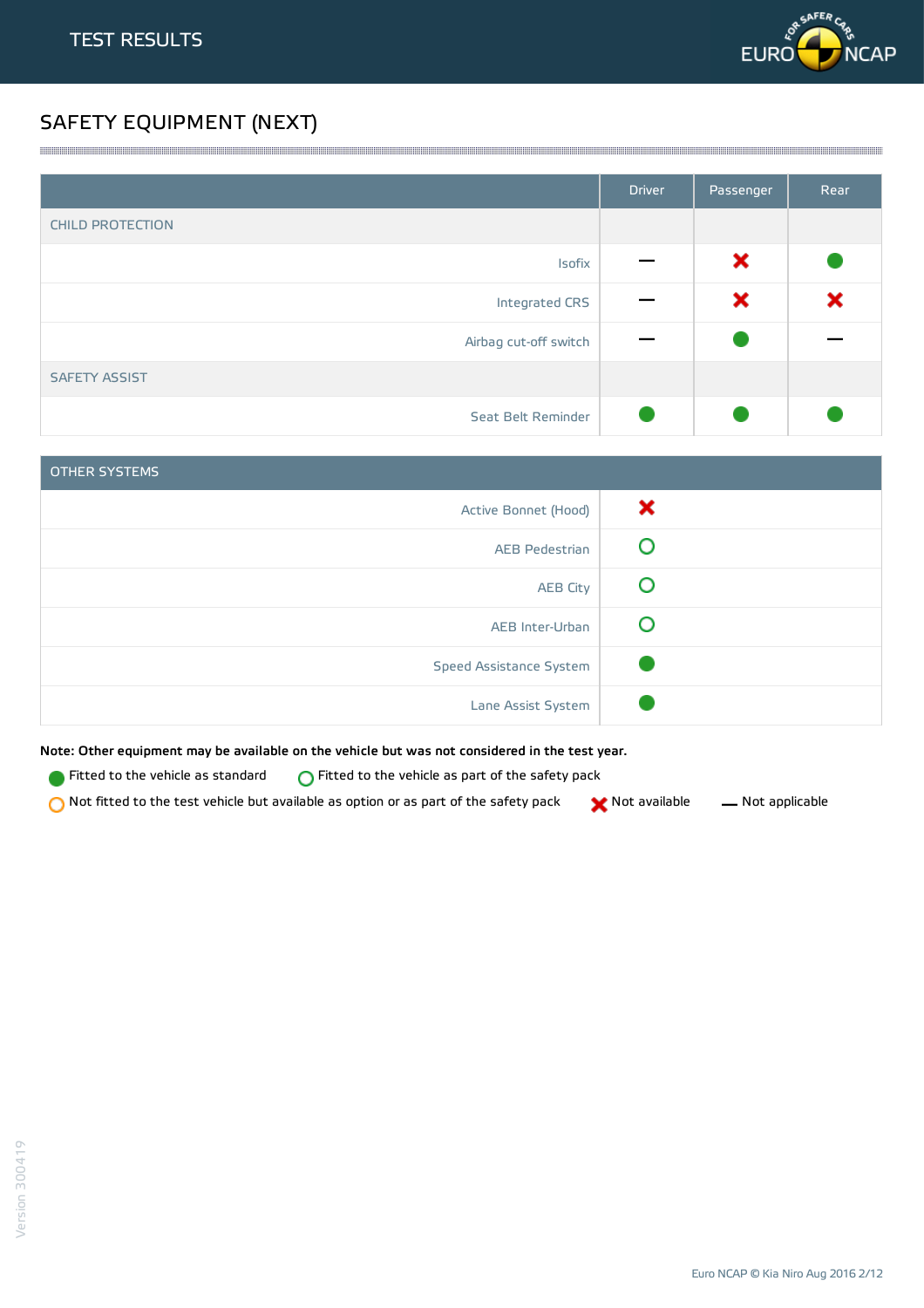







Version 300419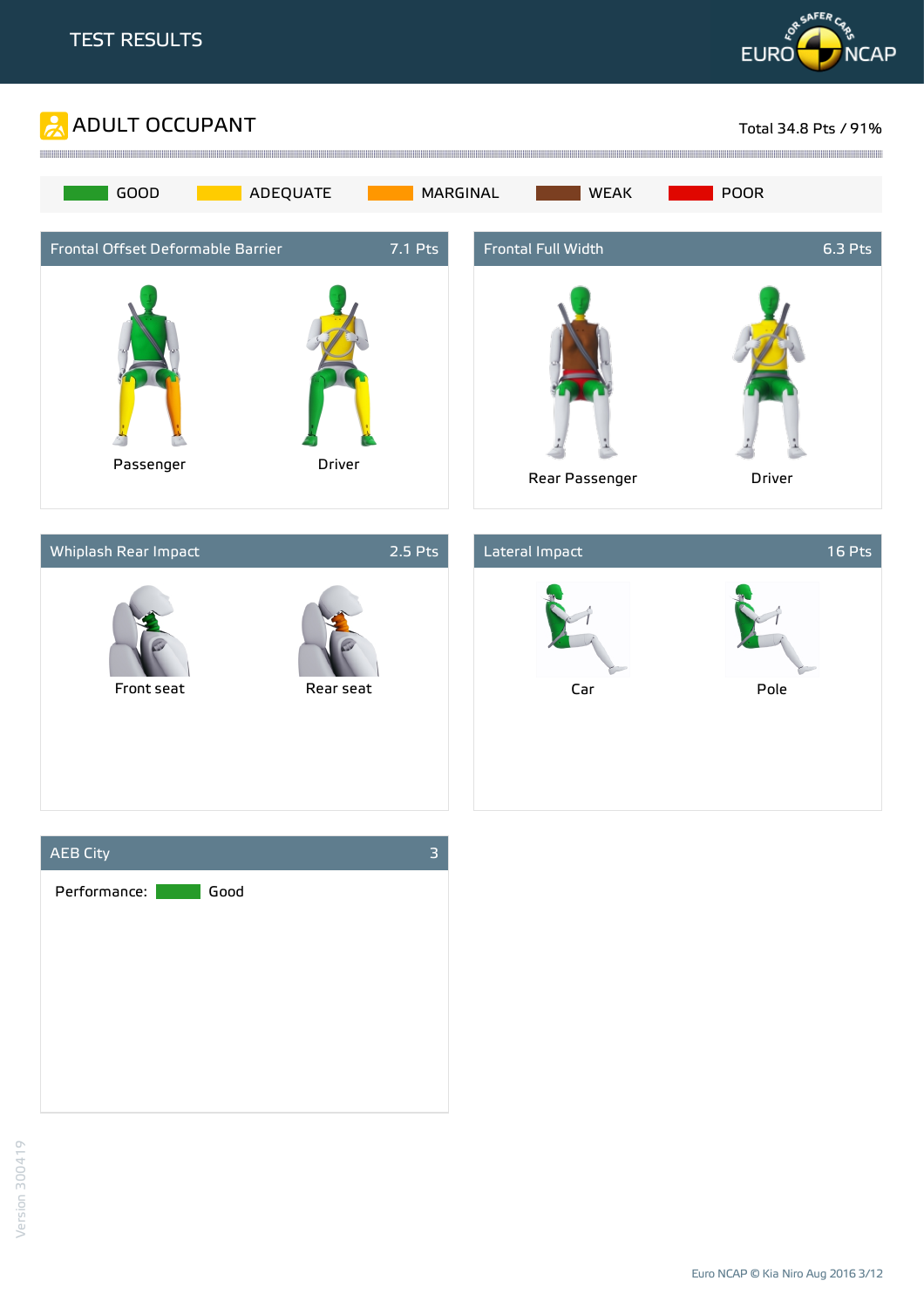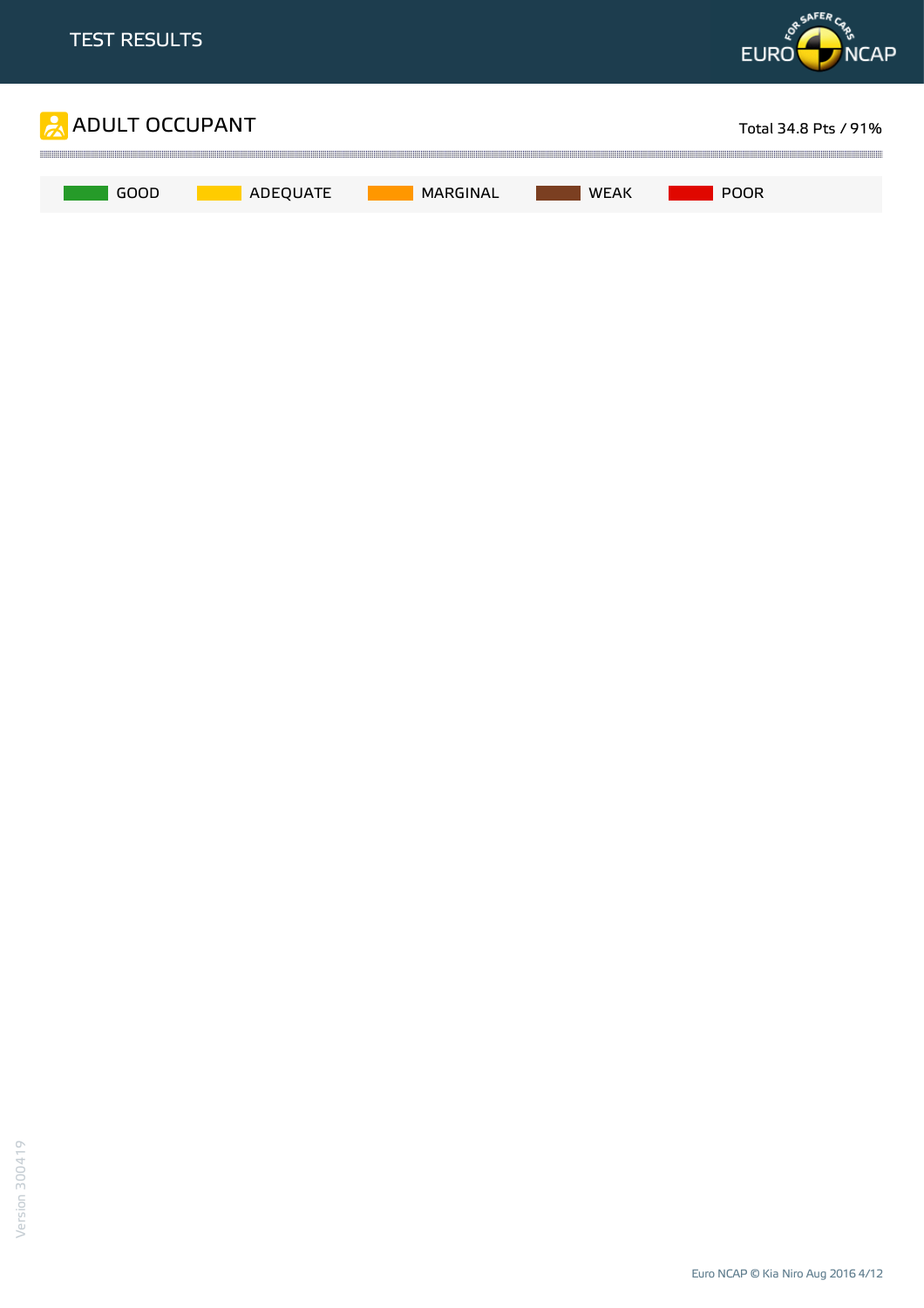



#### Comments

The passenger compartment remained stable in the frontal offset test. Dummy readings indicated good protection of the knees and femurs of the driver and passenger. Kia showed that a similar level of protection would be provided to occupants of different sizes and to those sat in different positions. In the full-width frontal impact, protection of the driver was good or adequate. However, protection of the rear seat occupant was rated as weak for the chest and poor for the pelvis. Dummy readings indicated that the pelvis had slipped under the seatbelt instead of being properly restrained by it. In the side barrier and more severe side pole impact, the Niro scored maximum points, with good protection of all critical body areas. Tests showed good protection from the front seats and head restraints against whiplash injuries in the event of a rear-end collision. A geometric assessment of the rear seats indicated marginal protection. Additional whiplash protection is available from the optional 'Advanced Driving Assistance Pack' which contains an autonomous emergency braking system which operates at the low speeds typical of city driving. The system performed well in Euro NCAP's tests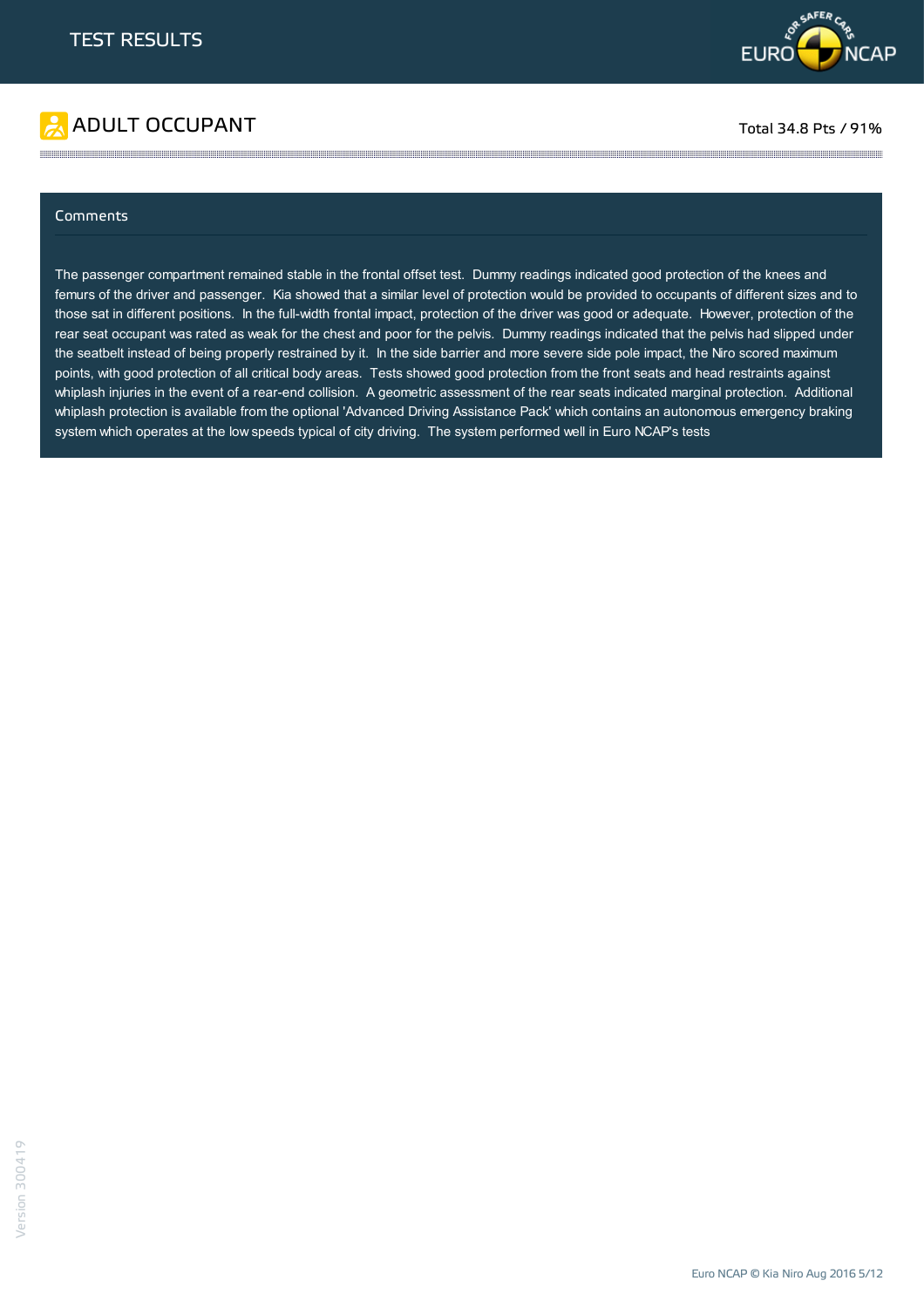





Restraint for 6 year old child: Britax Römer Kidfix XP II Restraint for 10 year old child: Graco Junior III Safety Features 7 Pts

|                                                      |                                                     | Front<br>Passenger       | 2nd row<br>outboard              | 2nd row<br>center |
|------------------------------------------------------|-----------------------------------------------------|--------------------------|----------------------------------|-------------------|
|                                                      | <b>Isofix</b>                                       | ×                        |                                  | ×                 |
|                                                      | i-Size                                              | ×                        |                                  | ×                 |
|                                                      | Integrated CRS                                      | ×                        | ×                                | ×                 |
| Fitted to test car as standard                       | Not on test car but available as option             | Not available            |                                  |                   |
| <b>CRS Installation Check</b>                        |                                                     |                          |                                  | 11.5 Pts          |
| Install without problem                              | Install with care<br>Safety critical problem        | Installation not allowed |                                  |                   |
| <b>i-Size CRS</b>                                    |                                                     |                          |                                  |                   |
| Maxi Cosi 2way Pearl & 2wayFix<br>(rearward) (iSize) | Maxi Cosi 2way Pearl & 2wayFix<br>(forward) (iSize) |                          | BeSafe iZi Kid X1 i-Size (iSize) |                   |
|                                                      |                                                     |                          |                                  |                   |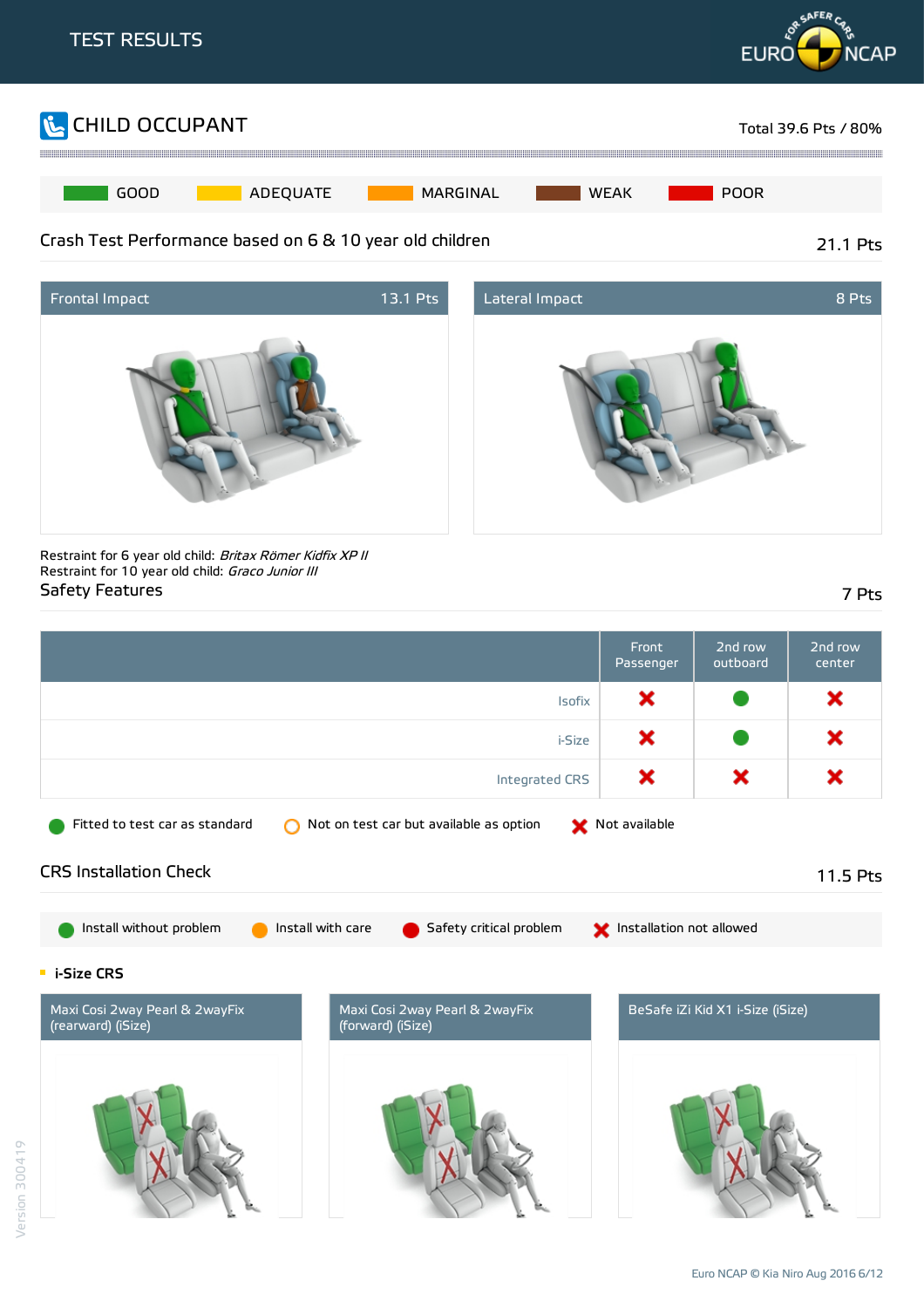

# CHILD OCCUPANT Total 39.6 Pts / 80%

#### **ISOFIX CRS**



#### Britax Römer KidFix XP (ISOFIX)







#### **Universal Belted CRS**



Britax Römer KidFix XP (Belt)





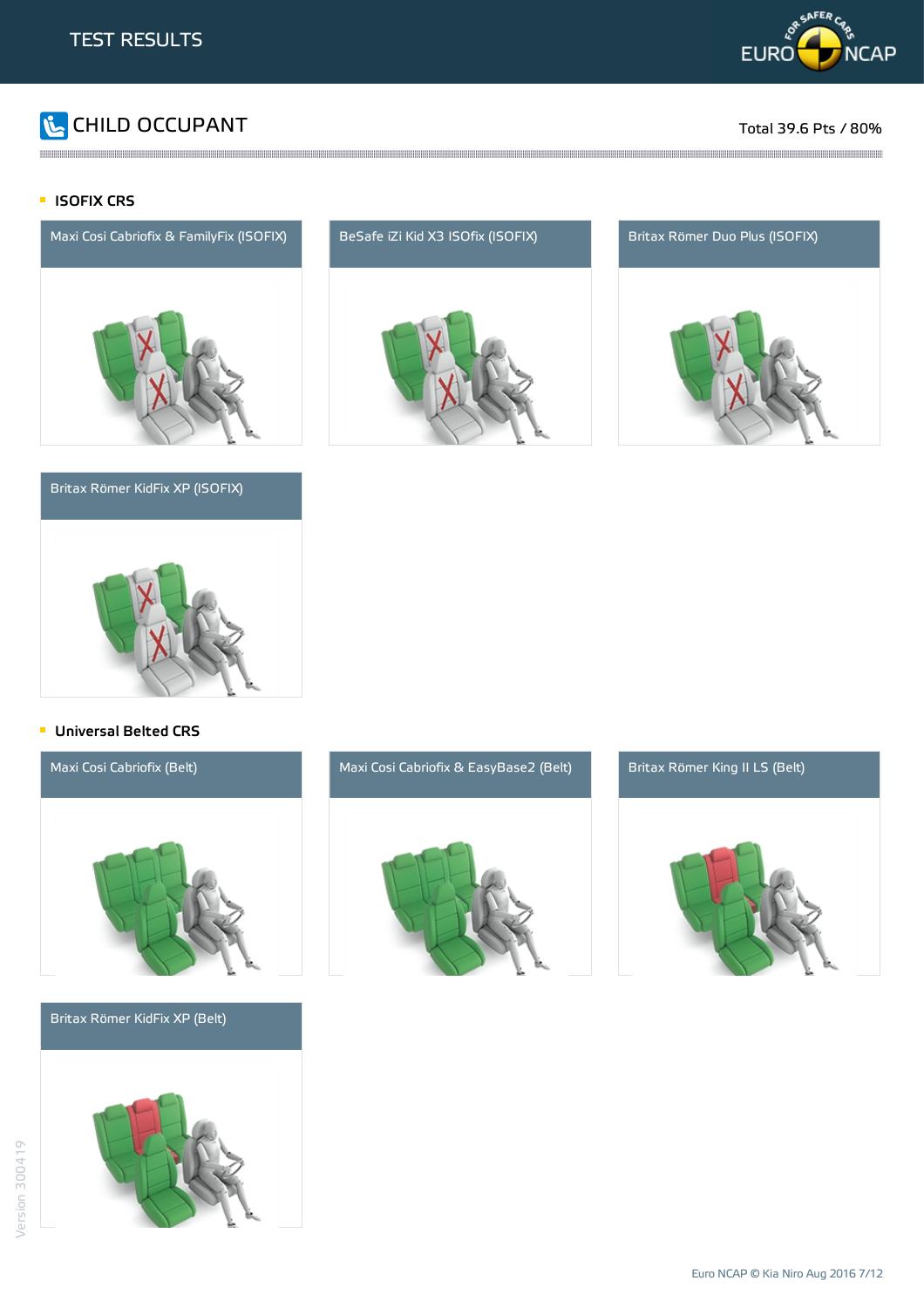



|                                                   | <b>Seat Position</b>    |                          |               |              |
|---------------------------------------------------|-------------------------|--------------------------|---------------|--------------|
|                                                   | Front                   |                          | 2nd row       |              |
|                                                   | <b>PASSENGER</b>        | <b>LEFT</b>              | <b>CENTER</b> | <b>RIGHT</b> |
| Maxi Cosi 2way Pearl & 2wayFix (rearward) (iSize) | $\Box$                  |                          | $\Box$        |              |
| Maxi Cosi 2way Pearl & 2wayFix (forward) (iSize)  | $\Box$                  |                          | $\Box$        |              |
| BeSafe iZi Kid X1 i-Size (iSize)                  | $\Box$                  |                          | $\Box$        |              |
| Maxi Cosi Cabriofix & FamilyFix (ISOFIX)          | $\Box$                  |                          | $\Box$        |              |
| BeSafe iZi Kid X3 ISOfix (ISOFIX)                 | $\Box$                  |                          | $\Box$        |              |
| Britax Römer Duo Plus (ISOFIX)                    | $\Box$                  |                          | $\Box$        |              |
| Britax Römer KidFix XP (ISOFIX)                   | $\Box$                  |                          | $\Box$        |              |
| Maxi Cosi Cabriofix (Belt)                        |                         |                          |               |              |
| Maxi Cosi Cabriofix & EasyBase2 (Belt)            |                         |                          |               |              |
| Britax Römer King II LS (Belt)                    |                         |                          |               |              |
| Britax Römer KidFix XP (Belt)                     |                         |                          |               |              |
| Install with care<br>Install without problem      | Safety critical problem | Installation not allowed |               |              |

#### Comments

In the frontal test, protection of the 10 year dummy was good apart from the neck, protection of which was adequate. Readings from the 6 year dummy indicated weak chest protection and a marginal level of neck protection. In the side impact, protection of both child dummies was good and the Niro scored maximum points. The front passenger airbag can be disabled to allow a rearward-facing child restraint to be used in that seating position. Clear information is provided to the driver regarding the status of the airbag and the system was rewarded. All of the child restraints for which the Niro is designed could be properly installed and accommodated apart from the Universal Group I and Group II/III restraints in the rear centre seat.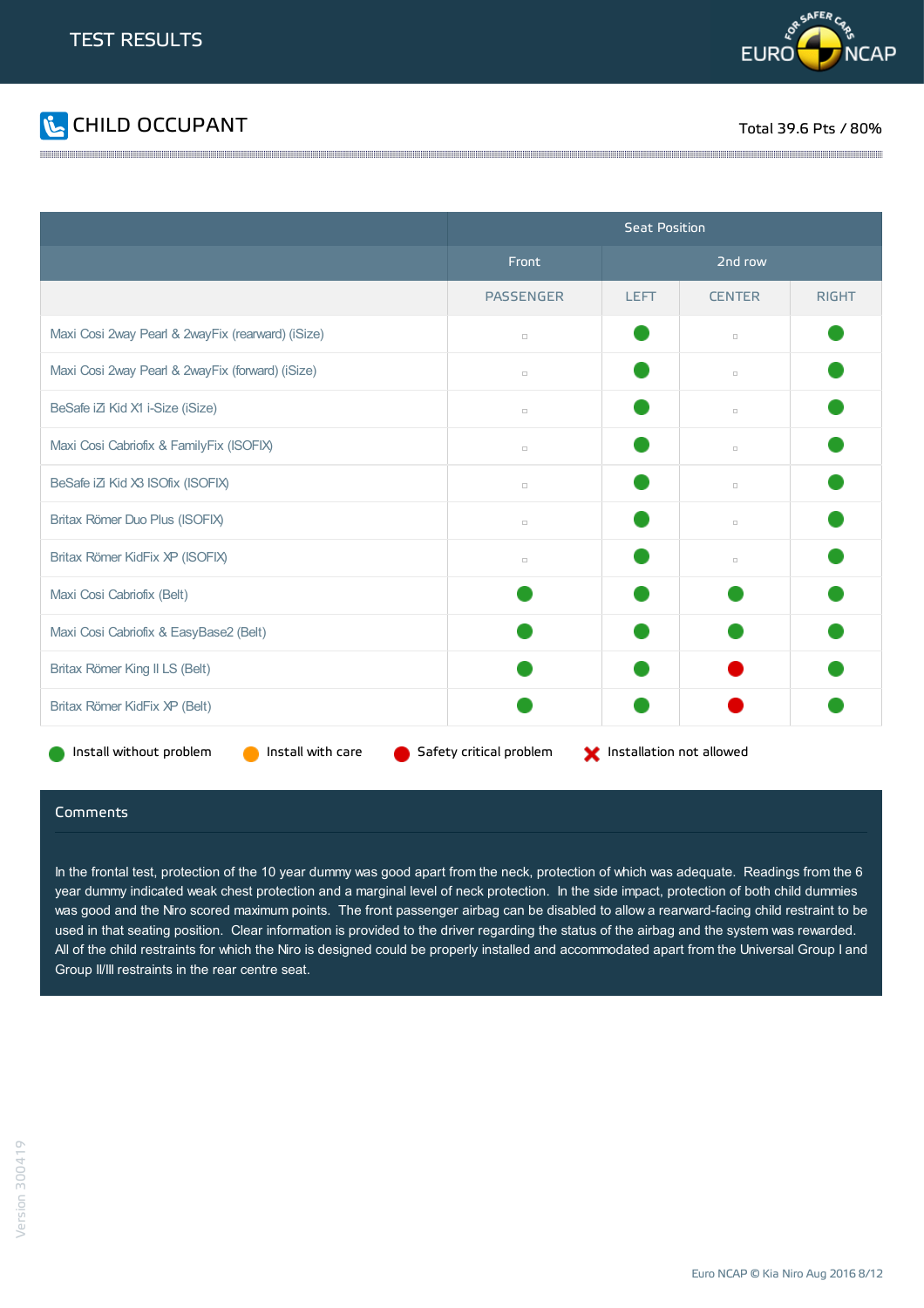



AEB Pedestrian 5.4 Pts

| <b>System Name</b>                        | <b>AEB</b>                      |                                                              |
|-------------------------------------------|---------------------------------|--------------------------------------------------------------|
| <b>Type</b>                               |                                 | Auto-Brake with Forward Collision Warning                    |
| <b>Operational From</b>                   |                                 | 10 km/h                                                      |
| Additional Information                    |                                 | Defaults on for every journey; operates in low ambient light |
| PERFORMANCE                               |                                 |                                                              |
|                                           | Autobrake Function              |                                                              |
|                                           | Avoidance                       | Mitigation                                                   |
| Running Adult crossing from Farside       | Collision avoided up to 45 km/h | Impact mitigated up to 60 km/h                               |
| Walking Adult crossing from Nearside -25% | Collision avoided up to 55 km/h | Impact mitigated up to 60 km/h                               |
| Walking Adult crossing from Nearside -75% | Collision avoided up to 60 km/h |                                                              |
|                                           |                                 |                                                              |

#### Comments

The bonnet provided predominantly good or adequate protection against head injuries, with poor results recorded along the edges and on the stiff windscreen pillars. The bumper provided good protection to pedestrians' legs at all test points. Protection of the pelvis was mostly good, although poor results were recorded at the outer edges. The 'Advanced Driving Assistance Pack' includes an autonomous emergency braking system which can detect pedestrians. The system performed well in Euro NCAP's tests, impact being avoided in many scenarios and mitigated in others.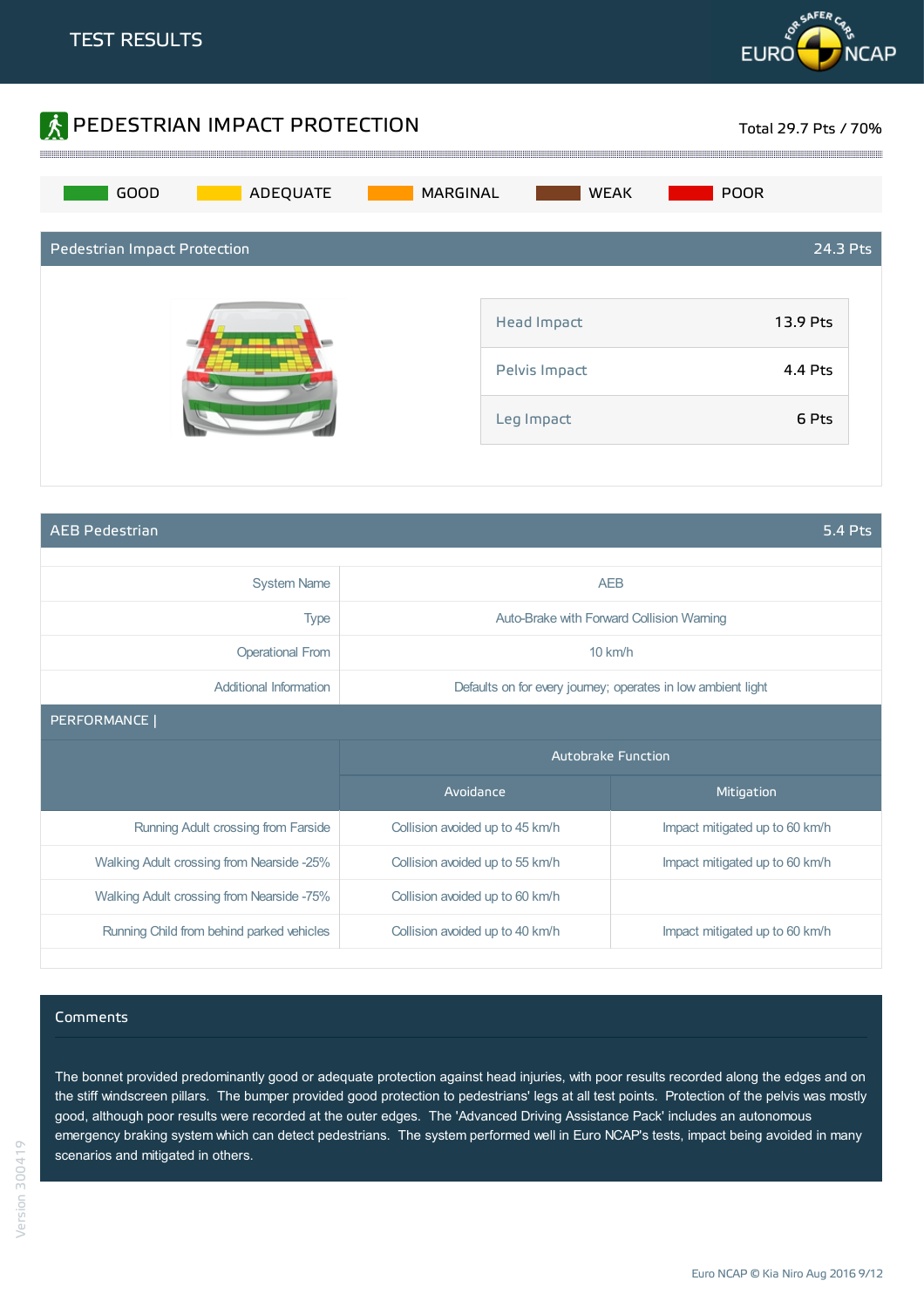

| Seat Belt Reminder | 3 Pts |
|--------------------|-------|
|                    |       |

| . . | . . | . . |
|-----|-----|-----|
|     |     |     |

| Applies To |                    | All seats          |                   |
|------------|--------------------|--------------------|-------------------|
| Warning    | <b>Driver Seat</b> | front passenger(s) | rear passenger(s) |
| Visual     |                    |                    |                   |
| Audible    |                    |                    |                   |

Speed Limitation Function | Manually set (accurate to 5km/h)

Pass **C** Fail - Not available

## Lane Support 2.6 Pts

| <b>System Name</b>    | Lane Keep Assist                            |
|-----------------------|---------------------------------------------|
| <b>Type</b>           | Lane Keep Assist and Lane Departure Warning |
| Operational From      | 55 km/h                                     |
| Warning               | Audible                                     |
| PERFORMANCE           |                                             |
| LKA Confirmation Test | Pass (5/5)                                  |
| LDW Confirmation Test | Pass                                        |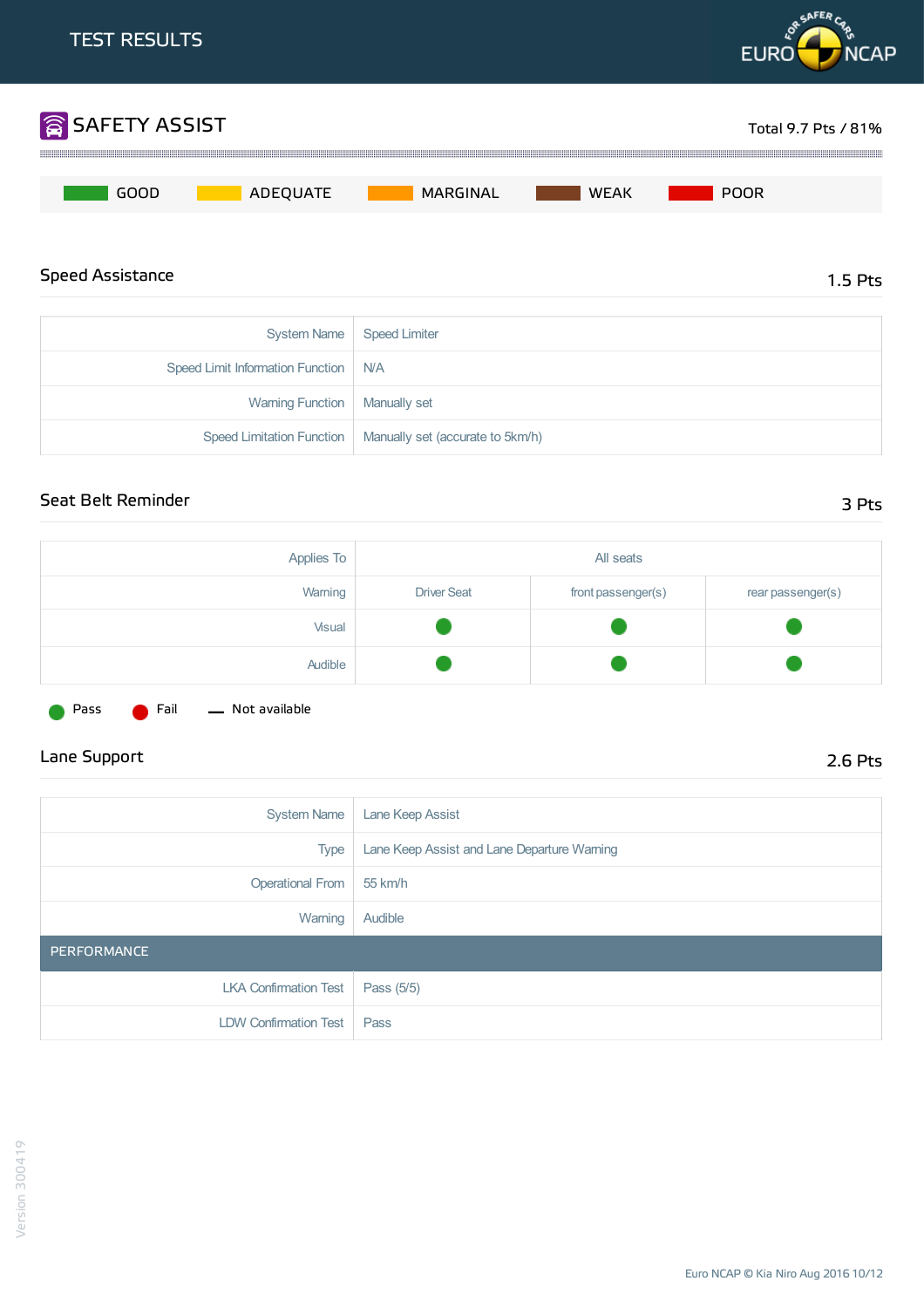## **SAFETY ASSIST** Total 9.7 Pts / 81%

**RASAFERC** 

**EURO** 

## AEB Interurban 2.6 Pts

**NCAP** 

| <b>System Name</b>               | <b>AEB</b>                                                 |                                                                  |  |  |
|----------------------------------|------------------------------------------------------------|------------------------------------------------------------------|--|--|
|                                  |                                                            |                                                                  |  |  |
| <b>Type</b>                      |                                                            | Forward Collision Warning with Auto-Brake                        |  |  |
| <b>Operational From</b>          |                                                            | 10 km/h                                                          |  |  |
| <b>Additional Information</b>    |                                                            | Default On                                                       |  |  |
| PERFORMANCE                      |                                                            |                                                                  |  |  |
|                                  | Autobrake Function Only                                    | Driver reacts to warning                                         |  |  |
| <b>Operational Speed</b>         | 10-180 km/h                                                | 10-180 km/h                                                      |  |  |
| Approaching a stationary car     | See AEB City                                               | Crash avoided up to 50km/h.<br>Crash speed reduced up to 80km/h. |  |  |
| Approaching a slower moving car  | Crash avoided up to 70km/h.<br>Crash avoided up to 80km/h. |                                                                  |  |  |
|                                  | FOLLOWING A CAR AT SHORT DISTANCE                          |                                                                  |  |  |
| Car in front brakes gently       | Avoidance                                                  | Avoidance                                                        |  |  |
| Car in front brakes harshly      | Mitigation                                                 | Mitigation                                                       |  |  |
| FOLLOWING A CAR AT LONG DISTANCE |                                                            |                                                                  |  |  |
| Car in front brakes gently       | Avoidance                                                  | Avoidance                                                        |  |  |
| Car in front brakes harshly      | Avoidance                                                  | Avoidance                                                        |  |  |

#### **Comments**

The Niro has a standard seatbelt reminder for the front and rear seats. A driver-set speed limiter is also standard, together with a lane assistance system that warns the driver when the car is drifting out of lane and gently steers the car away from the lane marker. The autonomous emergency braking system operates at highway speeds and performed well in tests with impacts being avoided in several scenarios and the impact speed reduced in others.